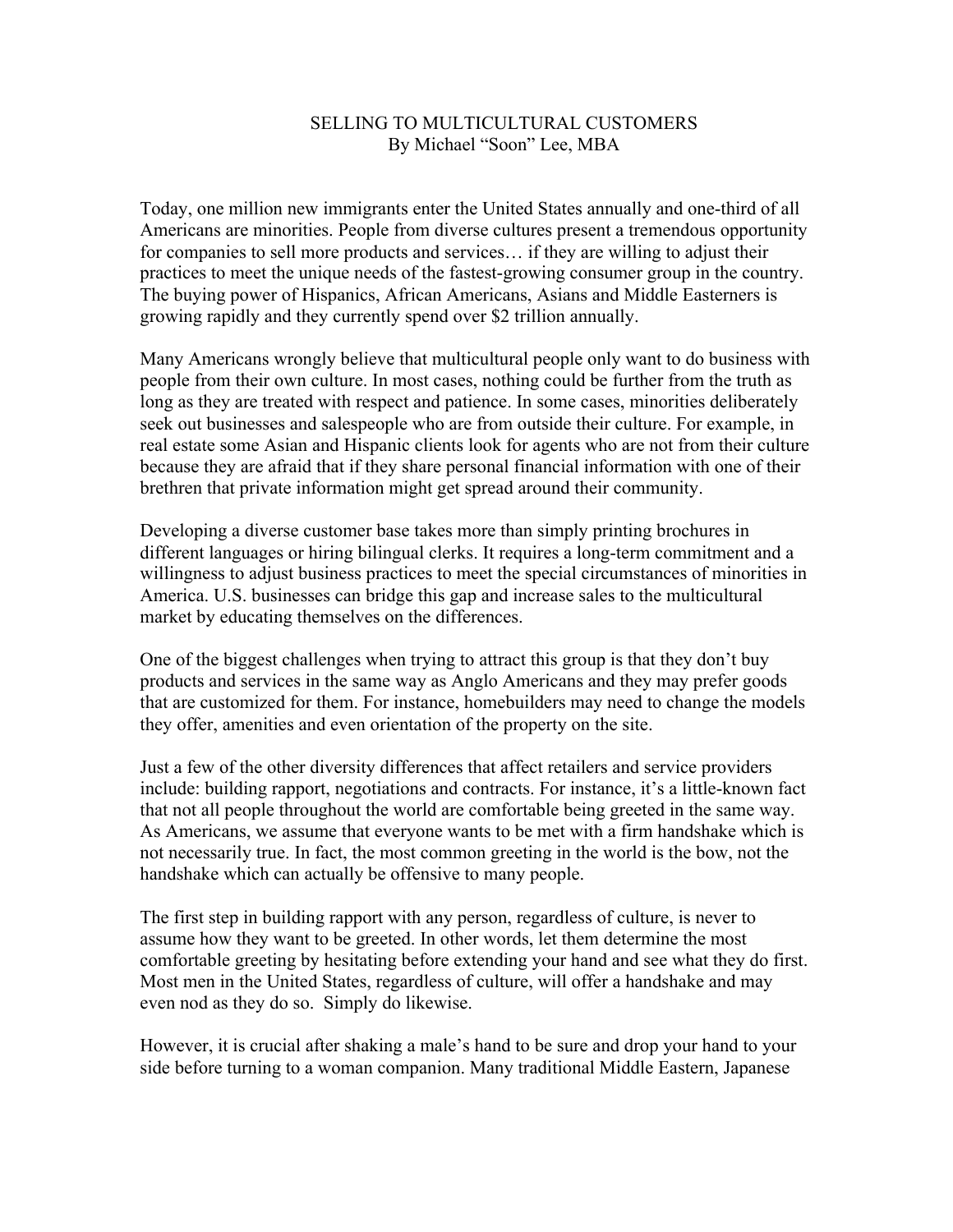and other women are uncomfortable or even forbidden to touch another person who is not their husband.

Recognize that some culture are used to hugging and even kissing people on the cheek. If this happens to you please take it as a sign that they are comfortable with you and do likewise. American men are not used to having strangers, especially other men, kiss them on the cheek. Guys, be forewarned, if you turn away as someone is about to kiss your cheeks you will get the next one squarely on the lips!

Immigrant men from the Middle East often shake hands with a slight nod or bow and then exchange kisses on both cheeks. Traditional Muslim men may shake hands and then touch the right palm of their hand to their heart as a sign of friendship. Men from this country generally do not shake hands with women. They often do not introduce women who accompany them nor is it expected that you shake hands with her.

The global rule of greeting is: never assume anything! Greet the customer verbally and then hesitate for a moment giving him or her the opportunity to offer the kind of greeting that is most comfortable for them. Then, of course, simply return the gesture.

There are other cultural differences of which store owners and service providers should be aware. Personal space varies among cultures. In the United States we are used to shaking hands and then standing about two-and-a-half feet apart. This is not always comfortable for some people from more formal countries like Japan where they bow or shake hands and then take a step back. When this happens to an America we feel difficulty in communicating across a distance that seems like the Grand Canyon so we step forward. If you've ever had your personal space violated you know how uncomfortable this can be so a Japanese person will naturally step back to reestablish a more comfortable distance for them. You can easily see how this could result in you "chasing" the member all over the store or office!

There are other cultures that prefer a closer distance than Americans when communicating. Among these are the Middle Easterners and many Hispanics who will often hug you and simply stand at that distance. This is way too close for Americans so we naturally step back to a safer distance. Of course, this is probably too far away for the other party so they naturally step forward violating our own personal space. If this continues they will steadily chase you all over your establishment. Obviously, this makes communications difficult and uneasy. It also does not start your relationship on a very positive note.

Another difference Americans should be aware of is the amount of eye contact to expect from people from diverse cultures. In the United States we equate strong, direct eye contact with honesty and respect. On the other hand, many Asians and Native Americans avoid direct eye contact as a sign of respect for you. They feel that looking someone in the eye is intrusive and rude so they look down to honor you. Unfortunately, this is extremely uncomfortable for people from this country so we do everything possible to catch their eye.